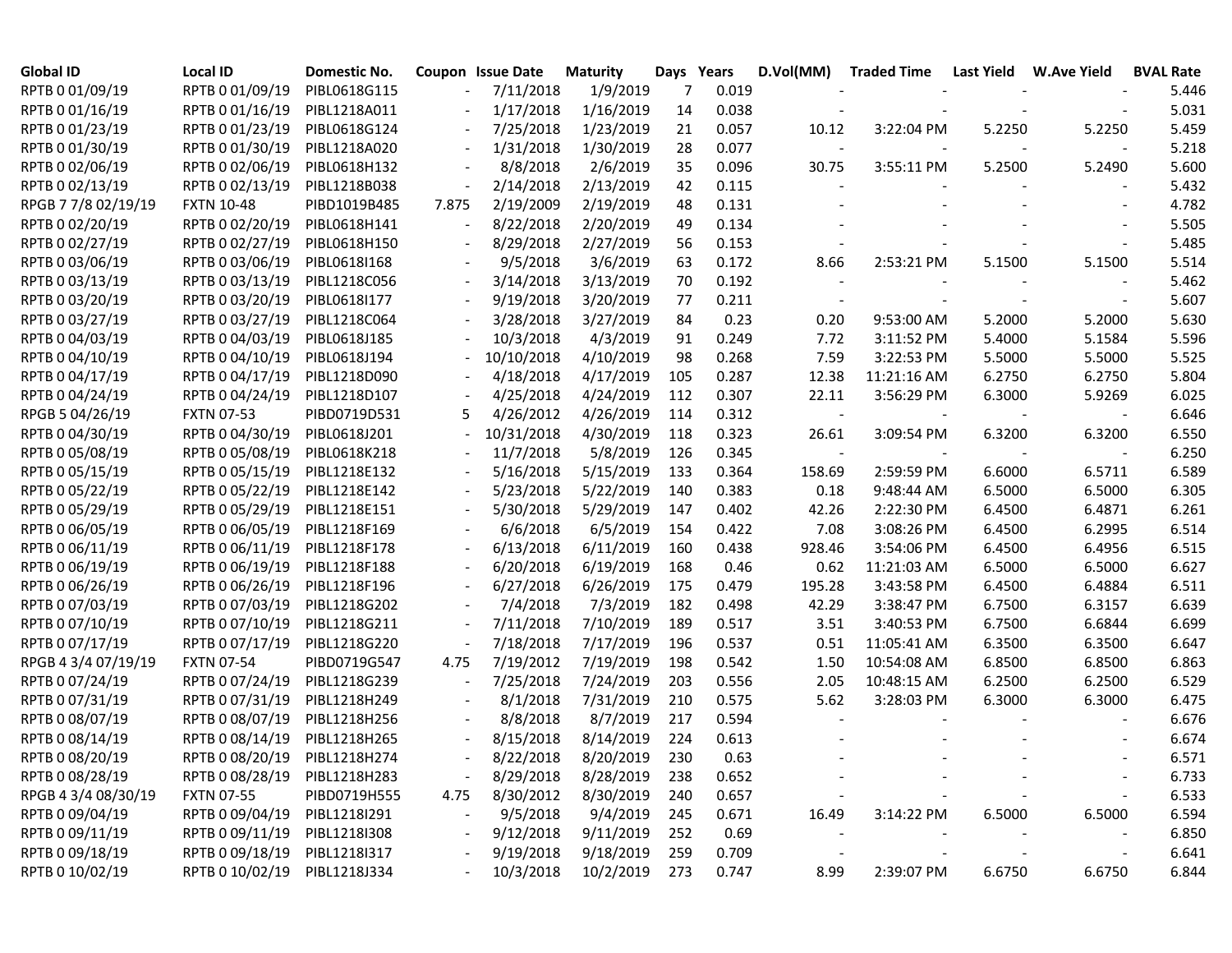| <b>Global ID</b>     | Local ID          | Domestic No. |                          | Coupon Issue Date | <b>Maturity</b>       |     | Days Years | D.Vol(MM)                | <b>Traded Time</b> | <b>Last Yield</b> | W.Ave Yield              | <b>BVAL Rate</b> |
|----------------------|-------------------|--------------|--------------------------|-------------------|-----------------------|-----|------------|--------------------------|--------------------|-------------------|--------------------------|------------------|
| RPTB 0 10/09/19      | RPTB 0 10/09/19   | PIBL1218J343 |                          | 10/10/2018        | 10/9/2019             | 280 | 0.767      | $\overline{\phantom{a}}$ |                    |                   |                          | 6.654            |
| RPTB 0 10/16/19      | RPTB 0 10/16/19   | PIBL1218J352 |                          | 10/17/2018        | 10/16/2019            | 287 | 0.786      | 3.00                     | 3:21:53 PM         | 6.6700            | 6.6700                   | 6.714            |
| RPTB 0 10/23/19      | RPTB 0 10/23/19   | PIBL1218J361 |                          | 10/24/2018        | 10/23/2019            | 294 | 0.805      | 0.20                     | 2:15:32 PM         | 6.9000            | 6.9000                   | 6.714            |
| RPTB 0 10/30/19      | RPTB 0 10/30/19   | PIBL1218J370 |                          | 10/31/2018        | 10/30/2019            | 301 | 0.824      |                          |                    |                   |                          | 6.706            |
| RPTB 0 11/06/19      | RPTB 0 11/06/19   | PIBL1218K387 |                          | 11/7/2018         | 11/6/2019             | 308 | 0.843      |                          |                    |                   |                          | 6.680            |
| RPTB 0 11/13/19      | RPTB 0 11/13/19   | PIBL1218K396 |                          |                   | 11/14/2018 11/13/2019 | 315 | 0.862      |                          |                    |                   |                          | 6.650            |
| RPTB 0 11/20/19      | RPTB 0 11/20/19   | PIBL1218K403 |                          |                   | 11/21/2018 11/20/2019 | 322 | 0.882      | 1.67                     | 2:04:48 PM         | 6.6000            | 6.6000                   | 6.800            |
| RPGB 37/8 11/22/19   | <b>FXTN 07-56</b> | PIBD0719K560 | 3.875                    |                   | 11/22/2012 11/22/2019 | 324 | 0.887      | 722.27                   | 3:38:40 PM         | 6.8650            | 6.8563                   | 6.850            |
| RPTB 0 11/27/19      | RPTB 0 11/27/19   | PIBL1218K412 |                          | 11/28/2018        | 11/27/2019            | 329 | 0.901      | 28.42                    | 3:41:29 PM         | 6.6000            | 6.6000                   | 6.706            |
| RPTB 0 12/04/19      | RPTB 0 12/04/19   | PIBL1218L420 |                          | 12/5/2018         | 12/4/2019             | 336 | 0.92       | $\sim$                   |                    |                   |                          | 6.679            |
| RPTB 0 12/11/19      | RPTB 0 12/11/19   | PIBL1218L439 | $\overline{\phantom{a}}$ | 12/12/2018        | 12/11/2019            | 343 | 0.939      | 65.18                    | 3:36:25 PM         | 6.6800            | 6.6764                   | 6.679            |
| RPGB 3 3/8 01/12/20  | <b>FXTN 03-22</b> | PIBD0320A229 | 3.375                    | 1/12/2017         | 1/12/2020             | 375 | 1.027      | 12.00                    | 3:09:26 PM         | 6.8500            | 6.8521                   | 6.849            |
| RPGB 7 3/4 02/18/20  | <b>FXTN 10-50</b> | PIBD1020B508 | 7.75                     | 2/18/2010         | 2/18/2020             | 412 | 1.128      | 4.50                     | 10:57:55 AM        | 6.8250            | 6.8250                   | 6.745            |
| RPGB 4 1/4 04/11/20  | RTB 03-08         | PIID0320D087 | 4.25                     | 4/11/2017         | 4/11/2020             | 465 | 1.273      | 18.55                    | 3:14:58 PM         | 6.7400            | 6.8094                   | 6.860            |
| RPGB 7 1/4 08/19/20  | RTB 10-01         | PIID1020H015 | 7.25                     | 8/19/2010         | 8/19/2020             | 595 | 1.629      | 4.00                     | 10:28:57 AM        | 6.9500            | 6.9500                   | 6.808            |
| RPGB 3 3/8 08/20/20  | <b>FXTN 05-73</b> | PIBD0520H735 | 3.375                    | 8/20/2015         | 8/20/2020             | 596 | 1.632      | 6.00                     | 3:22:51 PM         | 6.8500            | 6.8667                   | 6.877            |
| RPGB 6 1/8 09/16/20  | <b>FXTN 10-51</b> | PIBD1020I510 | 6.125                    | 9/16/2010         | 9/16/2020             | 623 | 1.706      | $\sim$                   |                    |                   |                          | 6.916            |
| RPGB 5 7/8 12/16/20  | <b>FXTN 10-52</b> | PIBD1020L525 | 5.875                    | 12/16/2010        | 12/16/2020            | 714 | 1.955      | 2.00                     | 10:58:29 AM        | 6.8300            | 6.8300                   | 7.128            |
| RPGB 4 1/4 01/25/21  | <b>FXTN 03-23</b> | PIBD0321A236 | 4.25                     | 1/25/2018         | 1/25/2021             | 754 | 2.064      | 22.00                    | 11:01:00 AM        | 6.9250            | 6.8659                   | 6.921            |
| RPGB 7 3/8 03/03/21  | RTB 10-02         | PIID1021C027 | 7.375                    | 3/3/2011          | 3/3/2021              | 791 | 2.166      | 5.00                     | 10:27:41 AM        | 6.9750            | 6.9750                   | 6.559            |
| RPGB 3 1/2 03/20/21  | <b>FXTN 07-57</b> | PIBD0721C574 | 3.5                      | 3/20/2014         | 3/20/2021             | 808 | 2.212      | 20.00                    | 3:16:41 PM         | 6.8750            | 6.8925                   | 6.960            |
| RPGB 6 1/2 04/28/21  | <b>FXTN 10-53</b> | PIBD1021D531 | 6.5                      | 4/28/2011         | 4/28/2021             | 847 | 2.319      | $\overline{\phantom{a}}$ |                    |                   | $\overline{\phantom{a}}$ | 6.801            |
| RPGB 4 7/8 06/13/21  | RTB 03-09         | PIID0321F092 | 4.875                    | 6/13/2018         | 6/13/2021             | 893 | 2.445      | 29.28                    | 3:56:49 PM         | 6.8000            | 6.7201                   | 6.880            |
| RPGB 5 3/4 10/20/21  | RTB 10-03         | PIID1021J039 | 5.75                     | 10/20/2011        | 10/20/2021 1022       |     | 2.798      |                          |                    |                   |                          | 6.869            |
| RPGB 5 3/4 11/24/21  | <b>FXTN 10-55</b> | PIBD1021K551 | 5.75                     | 11/24/2011        | 11/24/2021 1057       |     | 2.894      |                          |                    |                   |                          | 6.974            |
| RPGB 63/8 01/19/22   | <b>FXTN 10-54</b> | PIBD1022G545 | 6.375                    | 7/19/2011         | 1/19/2022 1113        |     | 3.047      |                          |                    |                   |                          | 6.922            |
| RPGB 4 01/26/22      | <b>FXTN 05-74</b> | PIBD0522A747 | 4                        | 1/26/2017         | 1/26/2022 1120        |     | 3.066      | 0.61                     | 10:52:45 AM        | 6.9750            | 6.9750                   | 6.991            |
| RPGB 15 03/14/22     | <b>FXTN 20-02</b> | PIBD2022C021 | 15                       | 3/14/2002         | 3/14/2022 1167        |     | 3.195      |                          |                    |                   |                          | 6.272            |
| RPGB 4 7/8 08/02/22  | <b>FXTN 10-56</b> | PIBD1022H562 | 4.875                    | 8/2/2012          | 8/2/2022 1308         |     | 3.581      |                          |                    |                   |                          | 7.259            |
| RPGB 4 3/4 09/13/22  | <b>FXTN 10-57</b> | PIBD1022I570 | 4.75                     | 9/13/2012         | 9/13/2022 1350        |     | 3.696      |                          |                    |                   |                          | 7.167            |
| RPGB 12 3/4 10/17/22 | <b>FXTN 20-03</b> | PIBD2022J033 | 12.75                    | 10/17/2002        | 10/17/2022 1384       |     | 3.789      |                          |                    |                   |                          | 7.069            |
| RPGB 4 5/8 12/04/22  | RTB 05-11         | PIID0522L114 | 4.625                    | 12/4/2017         | 12/4/2022 1432        |     | 3.921      | 15.10                    | 2:56:42 PM         | 6.8875            | 6.8879                   | 6.927            |
| RPGB 4 12/06/22      | <b>FXTN 10-58</b> | PIBD1022L585 | 4                        | 12/6/2012         | 12/6/2022 1434        |     | 3.926      |                          |                    |                   |                          | 7.055            |
| RPGB 13 02/20/23     | <b>FXTN 20-04</b> | PIBD2023B048 | 13                       | 2/20/2003         | 2/20/2023 1510        |     | 4.134      |                          |                    |                   |                          | 7.020            |
| RPGB 5 1/2 03/08/23  | <b>FXTN 05-75</b> | PIBD0523C752 | 5.5                      | 3/8/2018          | 3/8/2023 1526         |     | 4.178      | 8.00                     | 3:33:09 PM         | 6.9025            | 6.9019                   | 6.929            |
| RPGB 3 1/2 04/21/23  | <b>FXTN 07-58</b> | PIBD0723D588 | 3.5                      | 4/21/2016         | 4/21/2023 1570        |     | 4.298      | 101.00                   | 11:55:24 AM        | 6.9300            | 6.9312                   | 6.975            |
| RPGB 11 7/8 05/29/23 | <b>FXTN 20-05</b> | PIBD2023E054 | 11.875                   | 5/29/2003         | 5/29/2023 1608        |     | 4.402      |                          |                    |                   |                          | 7.071            |
| RPGB 3 1/4 08/15/23  | RTB 10-04         | PIID1023H046 | 3.25                     | 8/15/2013         | 8/15/2023 1686        |     | 4.616      | 14.71                    | 2:12:26 PM         | 7.0500            | 7.0736                   | 7.030            |
| RPGB 11 3/8 10/23/23 | <b>FXTN 20-06</b> | PIBD2023J068 | 11.375                   | 10/23/2003        | 10/23/2023 1755       |     | 4.805      |                          |                    |                   |                          | 7.081            |
| RPGB 4 1/2 04/20/24  | <b>FXTN 07-59</b> | PIBD0724D595 | 4.5                      | 4/20/2017         | 4/20/2024 1935        |     | 5.298      | 18.00                    | 11:26:27 AM        | 6.9450            | 6.9617                   | 7.080            |
| RPGB 12 3/8 06/03/24 | <b>FXTN 20-07</b> | PIBD2024F075 | 12.375                   | 6/3/2004          | 6/3/2024 1979         |     | 5.418      |                          |                    |                   |                          | 6.986            |
| RPGB 12 7/8 08/05/24 | <b>FXTN 20-08</b> | PIBD2024H086 | 12.875                   | 8/5/2004          | 8/5/2024 2042         |     | 5.591      |                          |                    |                   |                          | 7.090            |